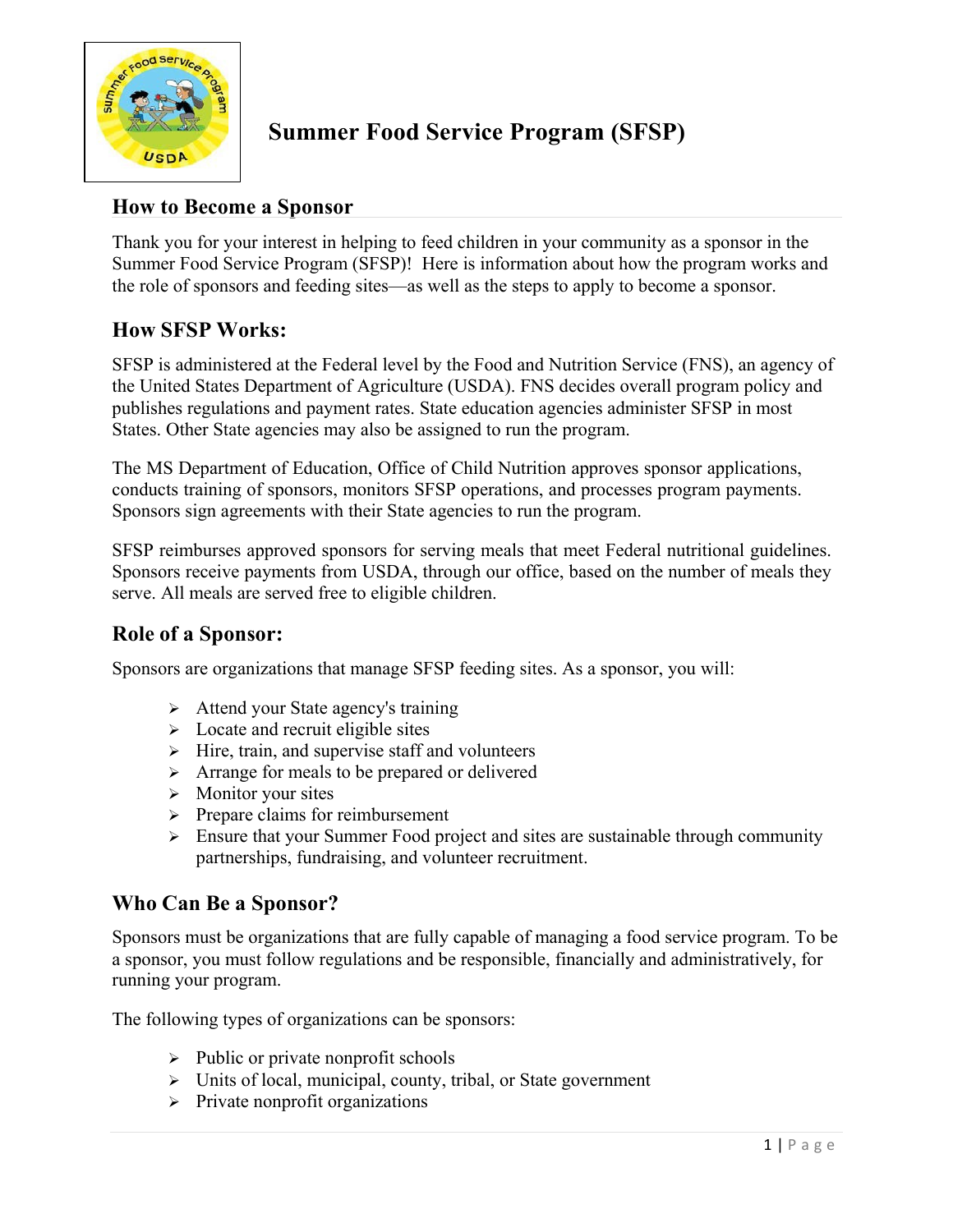- $\triangleright$  Public or private nonprofit camps
- $\triangleright$  Public or private nonprofit universities or colleges

#### **What is a Site?**

A site is the physical location, approved by the Office of Child Nutrition, where you serve SFSP meals during a supervised time period. SFSP meal sites are approved by our office and can open, closed enrolled, camp, migrant, or NYSP:

- $\triangleright$  Open sites operate in low-income areas where at least 50 percent of children residing in the area are eligible for free and reduced-price school meals, based on local school or census data. The meals are served free to any child at the site on a first-come, firstserve basis.
- $\triangleright$  Closed enrolled sites are established for a specific group of children who enroll in an organized activity program or who do not reside in an eligible low income area. The site becomes eligible for SFSP if at least half of the enrolled children qualify for free and reduced-price meals. Because the site is not open to the community, meals are served free only to enrolled children.
- $\triangleright$  Camps are sites that offer regularly scheduled food service along with organized activities for enrolled residential or day campers. The camp receives reimbursement only for meals served to enrolled children who qualify for free and reduced-price meals.
- $\triangleright$  Migrant sites primarily serve children of migrant workers. The site qualifies by providing appropriate certification from a migrant organization.
- $\triangleright$  NYSP College or university participating in the National Youth Sports Program (NYSP). Children must be enrolled in NYSP to participate.

## **Who Can Become a Site?**

Meal service sites may be located in a variety of settings, including schools, recreation centers, playgrounds, parks, churches, community centers, day camps, residential summer camps, housing projects, and migrant centers, or on Indian reservations.

Some organizations do not have the financial or administrative ability to run the program, but they can supervise a food service for children, along with recreational or enrichment activities, at a site. If you supervise a site, you will:

- $\triangleright$  Attend your sponsor's training
- $\triangleright$  Supervise activities and meal service at your site
- $\triangleright$  Manage volunteers
- $\triangleright$  Distribute meals by following SFSP guidelines
- $\triangleright$  Keep daily records of meals served
- $\triangleright$  Store food appropriately
- $\triangleright$  Keep the site clean and sanitary
- $\triangleright$  Help your sponsor promote the program in the community
- Ø